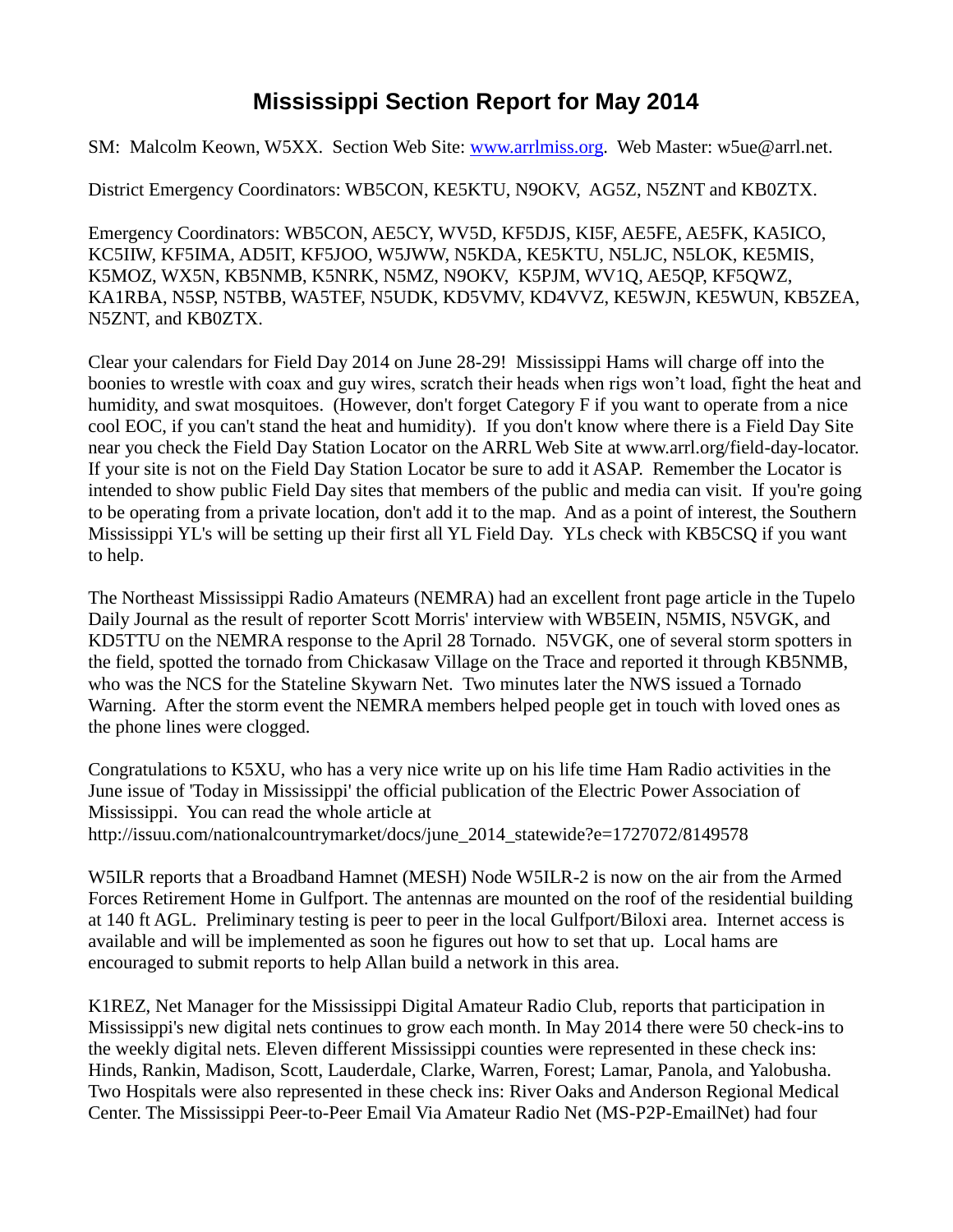weekly nets with 33 check-ins, 114 P2P Emails Exchanged, and 5 NTS Format Messages passed. The Mississippi Digital SKYWARN Net (MS-DSN) had one monthly training net with 4 check-ins and passed one Storm Spotter Report. The Mississippi Narrow Band Emergency Messaging System Net (MS-NBEMS) had one monthly training net with 6 check-ins. The MS Digital Amateur Radio Club Experimental Net (MS-DARC-EN) had one monthly net with 7 check ins. Our most frequent participants during the month of May have been: WB5BNV, KF5MWE, K1REZ, KC5IIW, WX5H, KF5DII, KD5NDU, KD5XG, KF5QLL, W5TUT, WB5AKR, WD5AES, K5FV, and N5TQF,

Rez notes that the digital modes are not only fun, but are also excellent for emergency communications, especially for sending NTS Format Messages, Radiograms, IC Forms, SKYWARN Storm Spotter Reports, Storm Damage Photos, and any information which is too sensitive to be sent via phone (voice) mode. (patient information, deceased lists, damaged house addresses, etc.)

Please send an email to [K1REZ@ARRL.Net](mailto:K1REZ@ARRL.Net) if your club would like to have a power point presentation on "How to get Started in the Digital Modes" presented at one of your club meeting. For more details on how you can get involved in the fun world of Digital Amateur Radio and/or check into Mississippi's new digital nets please visit or [www.MSDARC.org](http://www.msdarc.org/)

KD5LAP reports from Corinth that the Coke 10K Race went well. The event Homepage notes that there were 1286 participants this year. One of the new local hams, KK4ZYY, from Michie TN, was a wheelchair entry. Both W5AWP repeaters were utilized during the event. The 440 machine has been suffering from some TX problems since it has been moved to its new home, so the 146.925 machine was used to fill some gaps and worked great! Dustin reports that those Hams helping with the Race were K5WHB. K0RIS, W5OA, KD5VNJ, and AF5QC. This is the 8th or 9th time Alcorn County ARES has helped with the event, and the officials are always appreciative of the assistance.

K5XU notes that on May 17 members of the Jackson Amateur Radio Club provided communications for the 100 Miles of Mayhem Bike Ride through Madison County. The Mississippi Methodist Rehabilitation Center was the beneficiary of this charity ride conducted by the Bike Crossing Bicycle Shop in Ridgeland. Approximately 225 cyclists participated in the event, which drew to a safe conclusion at approximately 2:00 PM. JARC members who participated were: K5GCY, KE5JKD, KE5WAC, N5GT, K5KKD, and K5XU. The 147.075 repeater, AA5JC, near Canton, provided coverage of the course.

And lastly in the area of Public Service, K5GCY reports that the Jackson ARC provided communications for the Heatwave Triathlon on June 6. No incidents were reported. Gary says those club members helping with this event were K5XU, K5KKD, KF5IZ, N5NKD, KD5JPB, KE5JKD, KE5WAC, K5RWB, KF5EZT, K5CID, AF5QD, WM5A, K5BLL, WB5ALM, N5GT, N5KLT, and K5GCY.

In spite of the heat, the Vicksburg ARC (K5ZRO) set up on the U.S.S Cairo in the Vicksburg National Military Park for operation during the 'Museum Ships on the Air' weekend. Those participating were N5JGK, K5NRK, K5IMT, KK5ED, WA5EBH, and W5XX.

EC WX5N reports the Tishomingo County EOC is on the air. The first TCARC 2 Meter net was called from the EOC on May 20.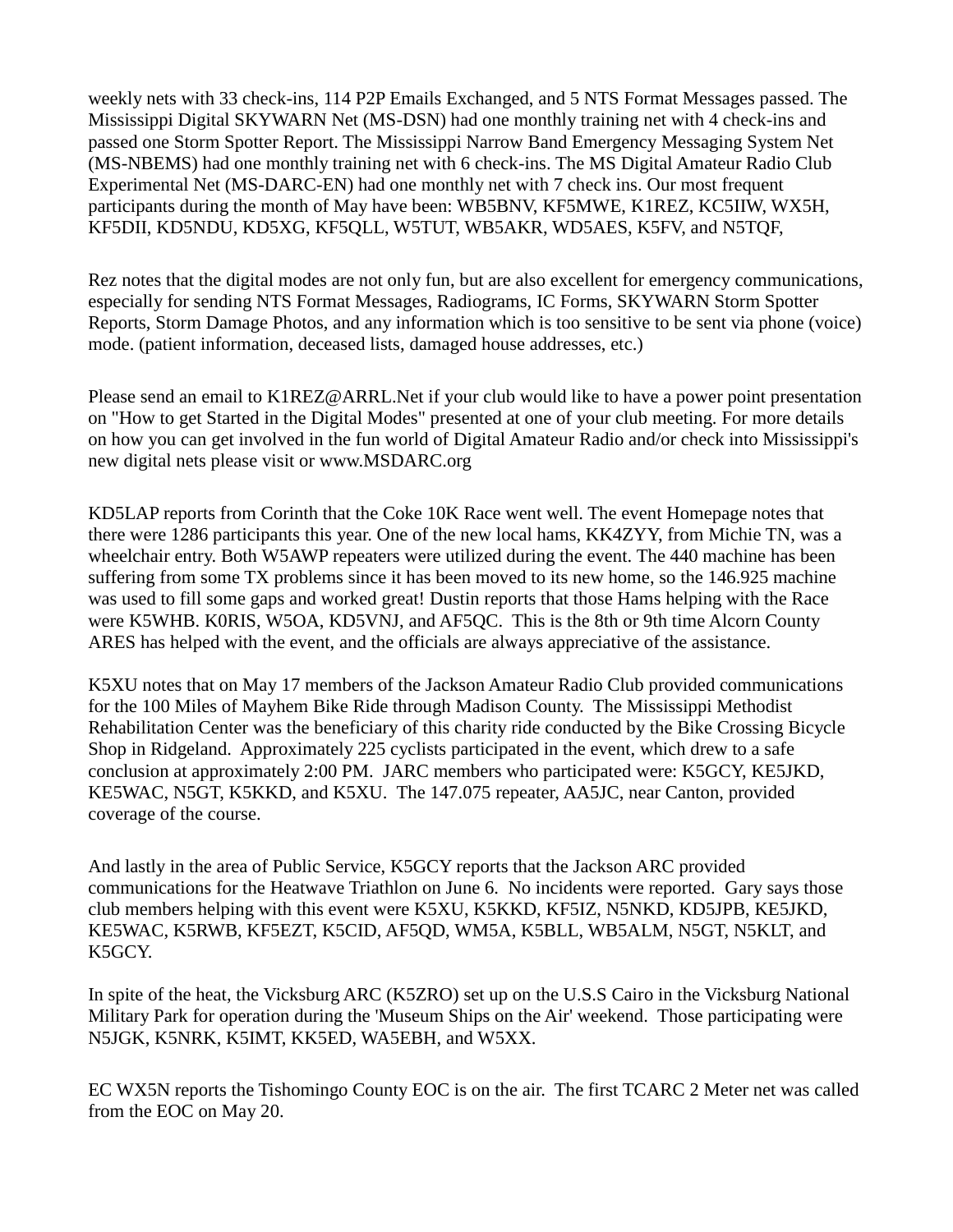KD5CKP notes that the Mid South Two Meter Sideband Net is meeting again at 2100 CDT on Saturday Nights on 144.255 USB and centered around the Memphis Area..

W5KK advises that during the April W1AW/5 operation in Mississippi that N5PYQ and KF5MYP were also second ops at his station. W1AW will visit Mississippi again on November 12-18.

Welcome to the following new Hams in Mississippi in May: KG5BYO, Adam - Biloxi; KG5CAH, Timothy - Waveland; KG5CAI, Marc - Ocean Springs; KG5CAS, Melissa - Southaven; KG5CAY, Clayton - Carriere; KG5CBC, John - Natchez; KG5CCP, John Tate - Oxford; KG5CCQ, Greyson - New Albany; KF5CCR, Leslie - Water Valley; KG5CDG, Kevin - Hattiesburg; KG5CDH, Billy - Kosciusko; KG5CDK, Ocean Springs; KG5CEK, Chelsea - Moss Point; KG5CEL, John - Moss Point; KG5CHF, Cynthia - Horn Lake; KG5CHG, Ronald - Horn Lake; KG5CHK, David - Hernando; and KG5CIR, Trevor - Southaven. If one of these new hams lives in your community, give them a call and see if they are having any trouble getting on the air and invite them to the next club meeting!

Also welcome to the following new ARRL Members in February: KG5ABW, Edgar - Florence; KG5AOS, Timothy - Wiggins; KG5AUE, Jay - Grenada; KG5AVK, Cynthia - Olive Branch; KD5CDH, Billy - Kosciusko; N5EBS, Barry - Columbus; N5EOB, Ronnie - Moss Point; KD5HIJ, James - Ridgeland; KF5HWG, Billy - Pearl; WB5JHC, William - Biloxi; KF5OT, Billy - Morton; W5TDS, Biloxi - Robert; and KE5WO, Harvey - Port Gibson. ARRL Membership in Mississippi is 1,140 as of May 31. Although we were plus 1 for the month, a number of Silent Keys and Hams, who have recently moved from the State, were removed from the roll, so we were down from our record 1,149 last month. Keep pushing. Thanks for your continuing efforts!

Congratulations to the following on their upgrades: KG5BJC, David - Horn Lake; N5FDB, Rhoda - Meridian; WB5KFN, Charles - Hattiesburg; KE5RJU, Ashley - Petal; KF5SPN, Alex - Petal; KF5VBB, John - Purvis; N5YCJ, Lisa - Petal; KF5YGG, Joel - Morton; and KF5ZCI, William - Petal. Give these folks a pat on the back the next time you see them!

Also congratulations to Morgan, KE5VFK, of Tishomingo who has been awarded the ARRL K2TEO Memorial Scholarship and the ARRL Mississippi Scholarship.

And last but not least, congratulations to KD5CKP for receiving his VUCC Certificate and to AB5RS for being one of five Delta Division Amateurs to be on the ARRL VE Honor Roll (217 Sessions!).

Club Newsletters/Reports: Hattiesburg ARC (AC5E), Lowndes County ARA (AD5DO), Meridian ARC (W5MAV), Mississippi Coast ARA (KB9ZR), the Northeast Mississippi ARA (KB5NMB), and the Tishomingo County ARC (KG5BJA).

DEC/EC Reports: WB5CON (NE MS/Alcorn), KF5EZT (Rankin), AE5FE (Lauderdale/Clarke), KE5KTU (Hinds), K5MOZ (Jackson), WX5N (Prentiss and Tishomingo), KB5NMB (Itawamba), WV1Q (Jasper), K1REZ (EC MS), WA5TEF (Lee), and KE5WJN (Pearl River).

Regret to report the passing of K5GEN of Tupelo.

HF Net Reports - sessions/QNI/QTC (Net Manager)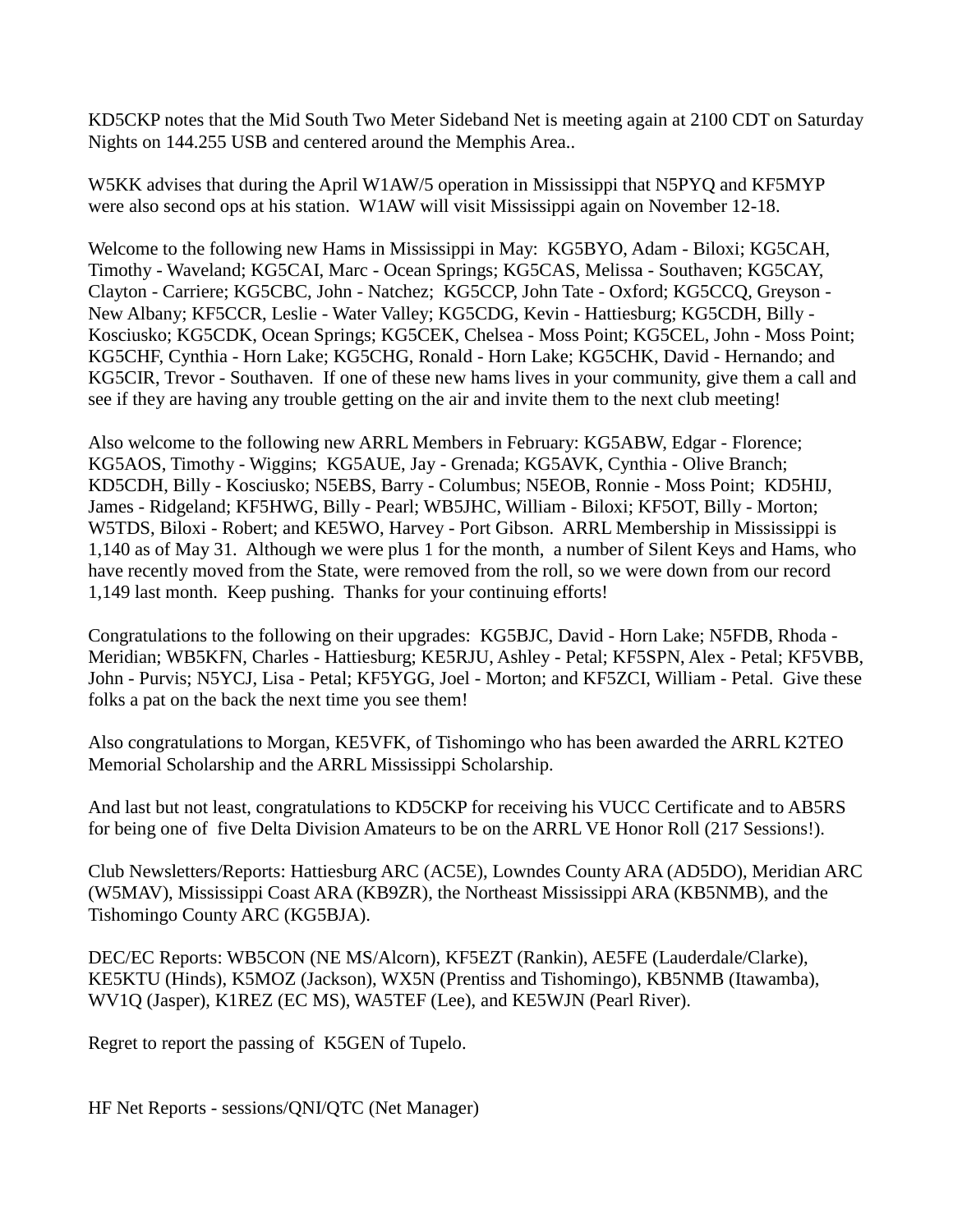Magnolia Section Net 31/1178/6 (K5DSG)

MS Baptist Hams Net 4/19/0 (WF5F)

MSPN 31/1934/3 (K5NRK)

MS Slow Net 21/36/0 (W3TWD)

VHF Net Reports - sessions/QNI/QTC (Net Manager)

Booneville and Prentiss County ARES 4/46/0 (WX5N)

Capital Area Em Net 4/60/0 (K5XU)

Chickasaw ARA 4/85/0 (N5PYQ)

Delta Simplex ARES Net 3/15/0 (K5JAW)

Hattiesburg Area 2M EN 4/95/0 (K5TLL)

Hattiesburg Area 10M EN 4/41/0 (K5TLL)

Itawamba County ARES 5/91/2 (KB5NMB)

Lowndes County ARC Net 4/38/0 (AD5DO)

Jackson Co ARES Net 28/413/2 (K5MOZ)

Magnolia DX Assn 4/42/0 (W5DAW)

Meridian Area EN 4/46/0 (AE5FE)

Metro Jackson ARES Net 4/38/0 (K5GCY)

Mid-South 2M SSB Net 3/27/0 (KD5CKP)

MS HEARN District 6 5/42/3 (KF5QLL)

MS-P2P-Email Net 4/33/5 (K1REZ)

MS-DSN 1 /4/1 (K1REZ)

MS-NBEMS 1/6/0 (K1REZ)

MS-DARC-EN 1/7/0 (K1REZ)

Miss/Lou Em Net 4/29/0 (K5NRK)